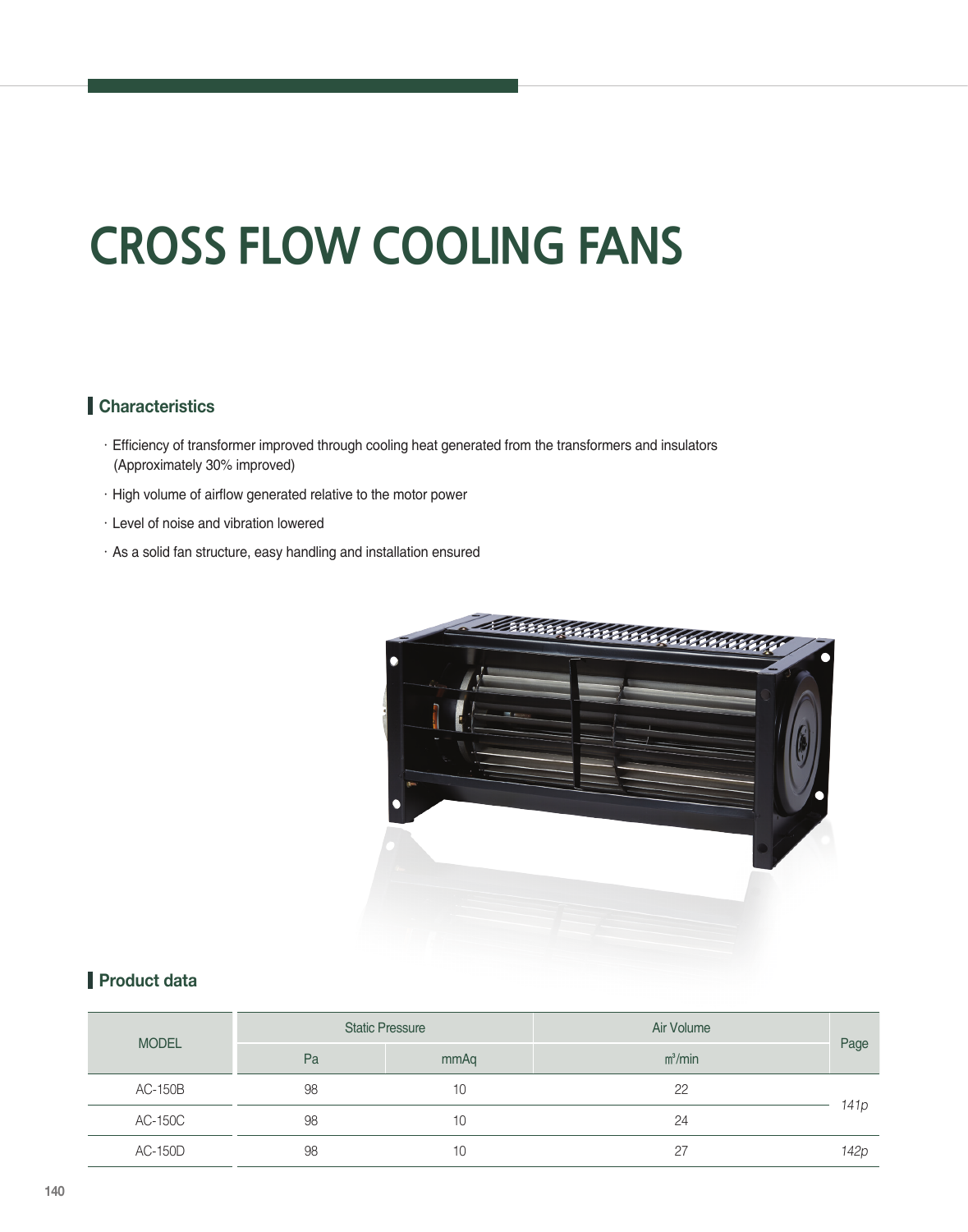## **AC-150B**



| Power source   |     | <b>Static</b><br>Pressure | Air<br>Volume | <b>Motor</b><br>power | Input<br>power | Current | Rotative<br>speed |            |
|----------------|-----|---------------------------|---------------|-----------------------|----------------|---------|-------------------|------------|
| Phase          | V   | Hz                        | Pa            | <b>CMM</b>            | W              | W       | A                 | <b>RPM</b> |
| $\oint$<br>\$3 | 220 | 60Hz                      | 100           | 22                    | 80             | 120     | 0.7               | 1680       |
|                | 380 |                           |               |                       |                |         |                   |            |
| $\int$<br>63   | 220 | 50Hz                      | 60            | 18                    | 80             | 100     | 0.6               | 1380       |
|                | 380 |                           |               |                       |                |         |                   |            |



### **AC-150C**



| Power source |            | <b>Static</b><br>Pressure | Air<br>Volume | <b>Motor</b><br>power | Input<br>power | Current | Rotative<br>speed |            |
|--------------|------------|---------------------------|---------------|-----------------------|----------------|---------|-------------------|------------|
| Phase        | V          | <b>Hz</b>                 | Pa            | <b>CMM</b>            | W              | W       | Α                 | <b>RPM</b> |
| 5/3          | 220<br>380 | 60Hz                      | 100           | 24                    | 90             | 140     | 0.9               | 1680       |
| 5/3          | 220<br>380 | 50Hz                      | 60            | 20                    | 90             | 115     | 0.7               | 1380       |



o<br>+